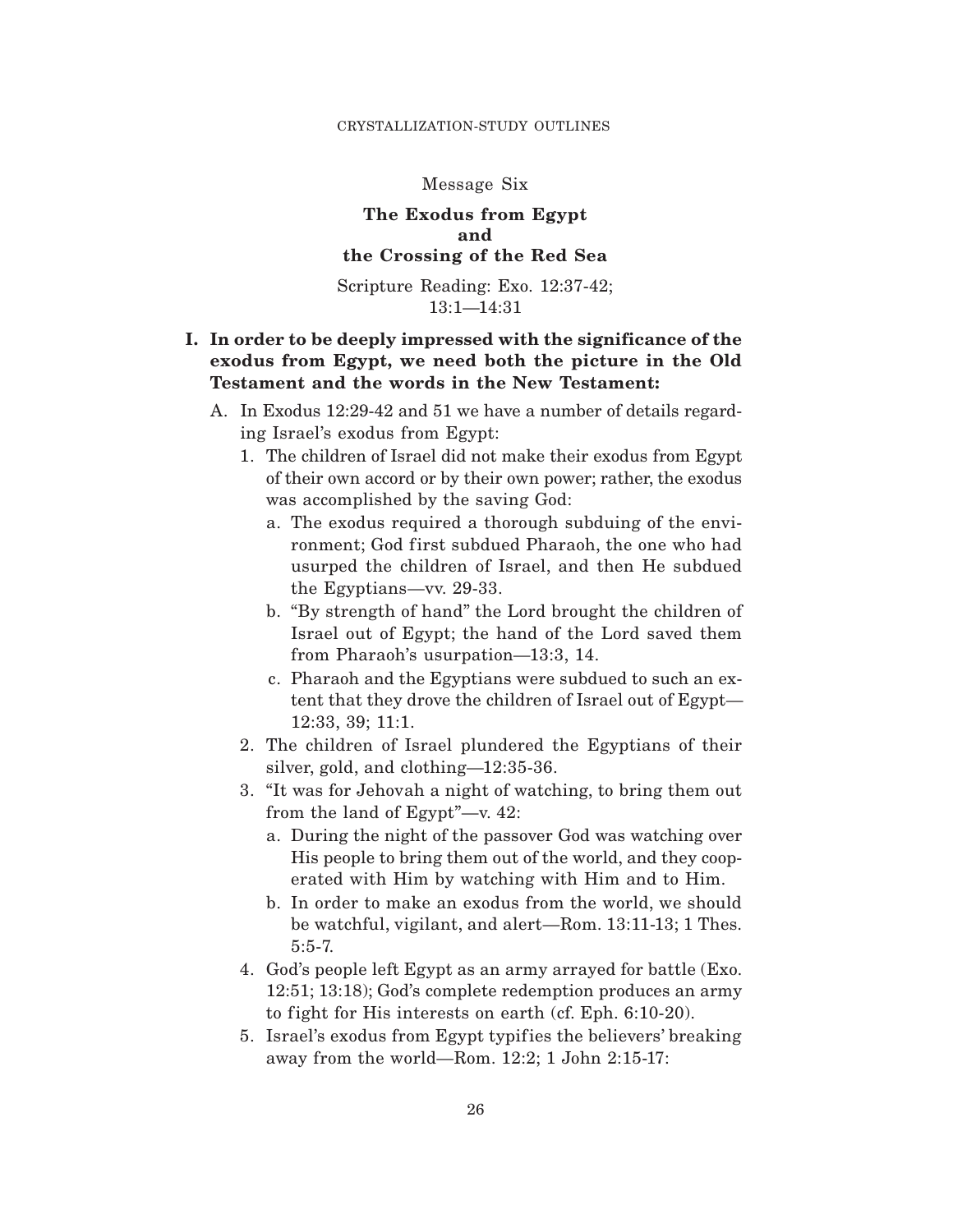#### EXODUS (1)

#### Message Six (continuation)

- a. The children of Israel's being severed from Egypt typifies the believers' being severed from the world—Gal. 6:14.
- b. The children of Israel's being able to go on a journey to sacrifice to God typifies the believers' being able to follow the Lord to worship God—Heb. 13:13-15.
- c. The children of Israel's being able to enter the good land to enjoy its riches typifies the believers' being put into Christ to enjoy all His riches—1 Cor. 1:30; Eph. 3:8.
- B. In Exodus 13:1-22 the crucial points regarding the exodus are related to spiritual experience:
	- 1. The children of Israel were sanctified to Jehovah—v. 2:
		- a. The purpose of the exodus of God's people from the world is to be sanctified to the Lord.
		- b. Sanctification is based on redemption:
			- 1) According to the divine requirement, all who are redeemed must also be sanctified—vv. 12-13.
			- 2) Redemption is for the security of God's people; sanctification is for the fulfillment of God's purpose— Rom. 6:19, 22.
	- 2. The children of Israel went out of Egypt in the month of Abib—Exo. 13:4:
		- a. *Abib* means "sprouting," "budding," and denotes a new beginning of life.
		- b. A new beginning of life is required for God's people to be sanctified to Him for His satisfaction; in this new beginning there must be no leaven—vv. 6-7; Rom. 6:4-5, 19.
	- 3. The bones of Joseph were brought out of Egypt with the children of Israel—Exo. 13:19:
		- a. A bone signifies an unbreakable life, a life in resurrection; thus, the bringing of Joseph's bones out of Egypt into the good land signifies resurrection—Gen. 2:21; John 19:33, 36.
		- b. In the eyes of God all the children of Israel had been dead and buried in Egypt (Exo. 1:6); the exodus from Egypt, therefore, was actually a resurrection.
		- c. The exodus from the world, the genuine sanctification to the Lord (13:2), and a new beginning of a sinless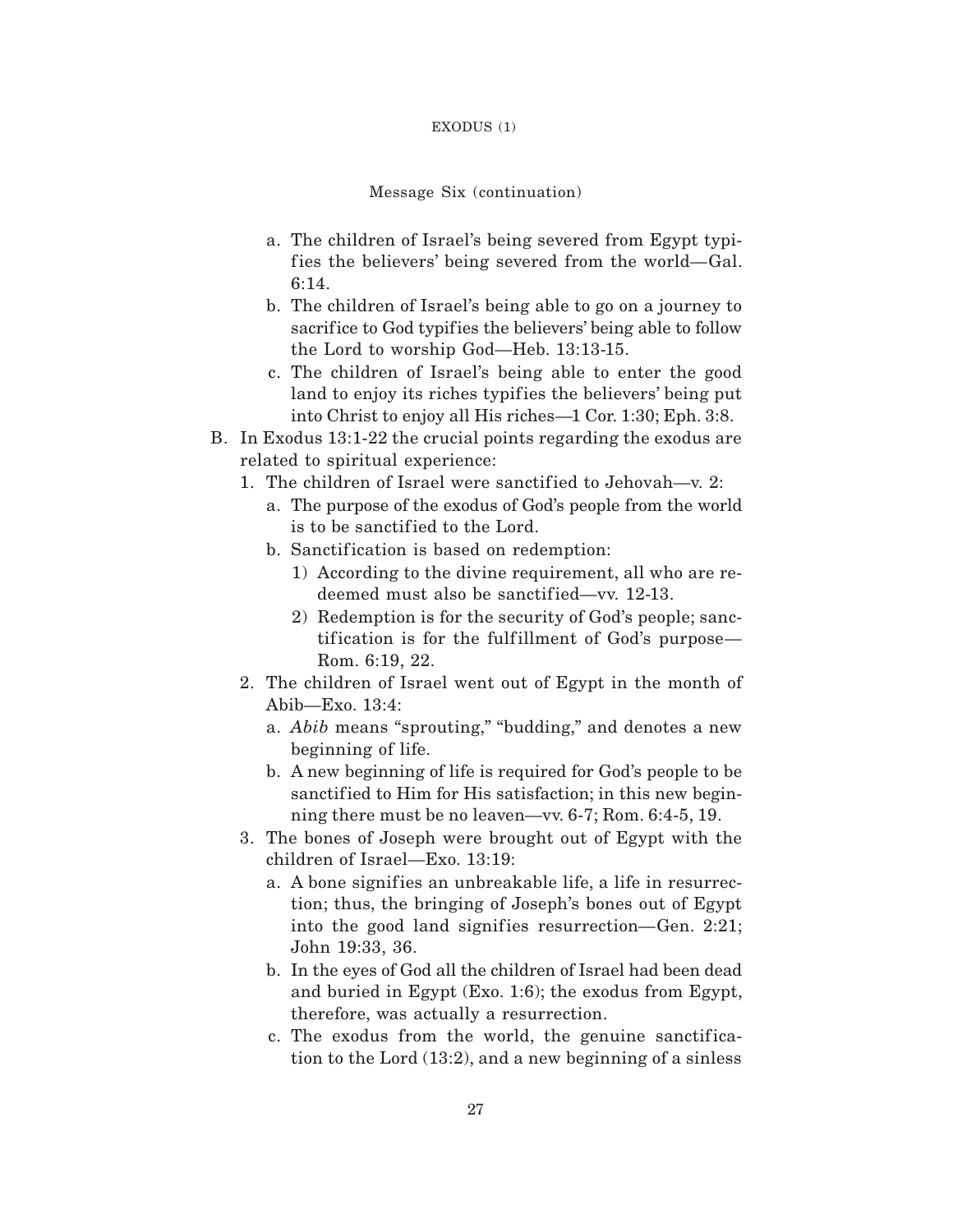Message Six (continuation)

life (vv. 4-7) can be accomplished only by the resurrection life.

- 4. "Jehovah went before them by day in a pillar of cloud to lead them on the way and by night in a pillar of fire to give them light, that they might go by day and by night" v. 21:
	- a. In typology the cloud signifies the Spirit, and the fire, for enlightening, signifies the Word of God; the instant, living leading from God comes through either the Spirit or the Word—1 Cor. 10:1-2; Psa. 119:105.
	- b. The two pillars symbolize God Himself, for He is both the Spirit and the Word, and the Word is also the Spirit— John 4:24; 1:1; 6:63; Eph. 6:17:
		- 1) God, the Word, and the Spirit are one to lead and guide us continually, whether by day or by night.
		- 2) In the Christian life there is no difference between day and night, for the light from the pillar of fire causes the night to become day.

### **II. Exodus 14:1-31 describes Pharaoh's last struggle and Israel's crossing of the Red Sea:**

- A. God used Pharaoh to glorify Himself and to carry out His salvation for His chosen people—vv. 3-10:
	- 1. Pharaoh's opposition created an environment that made the passover, the exodus, and the crossing of the Red Sea possible.
	- 2. In the same principle, God uses Satan's opposition for the accomplishing of His people's salvation.
- B. The children of Israel crossed the Red Sea by faith—v. 22:
	- 1. After God spoke to Moses (vv. 15-16), spontaneously they had the faith to walk into the sea (cf. Rom. 10:17).
	- 2. At their baptism new believers should be encouraged to exercise faith in God as the One who operates in baptism— Col. 2:12.
- C. Pharaoh and his army were terminated and buried in the Red Sea; this signifies that Satan and the world were judged and buried in baptism—Exo. 14:28; Rom. 6:3-4; John 12:31; Heb. 2:14.
- D. The crossing of the Red Sea is a type of baptism—1 Cor. 10:1-2: